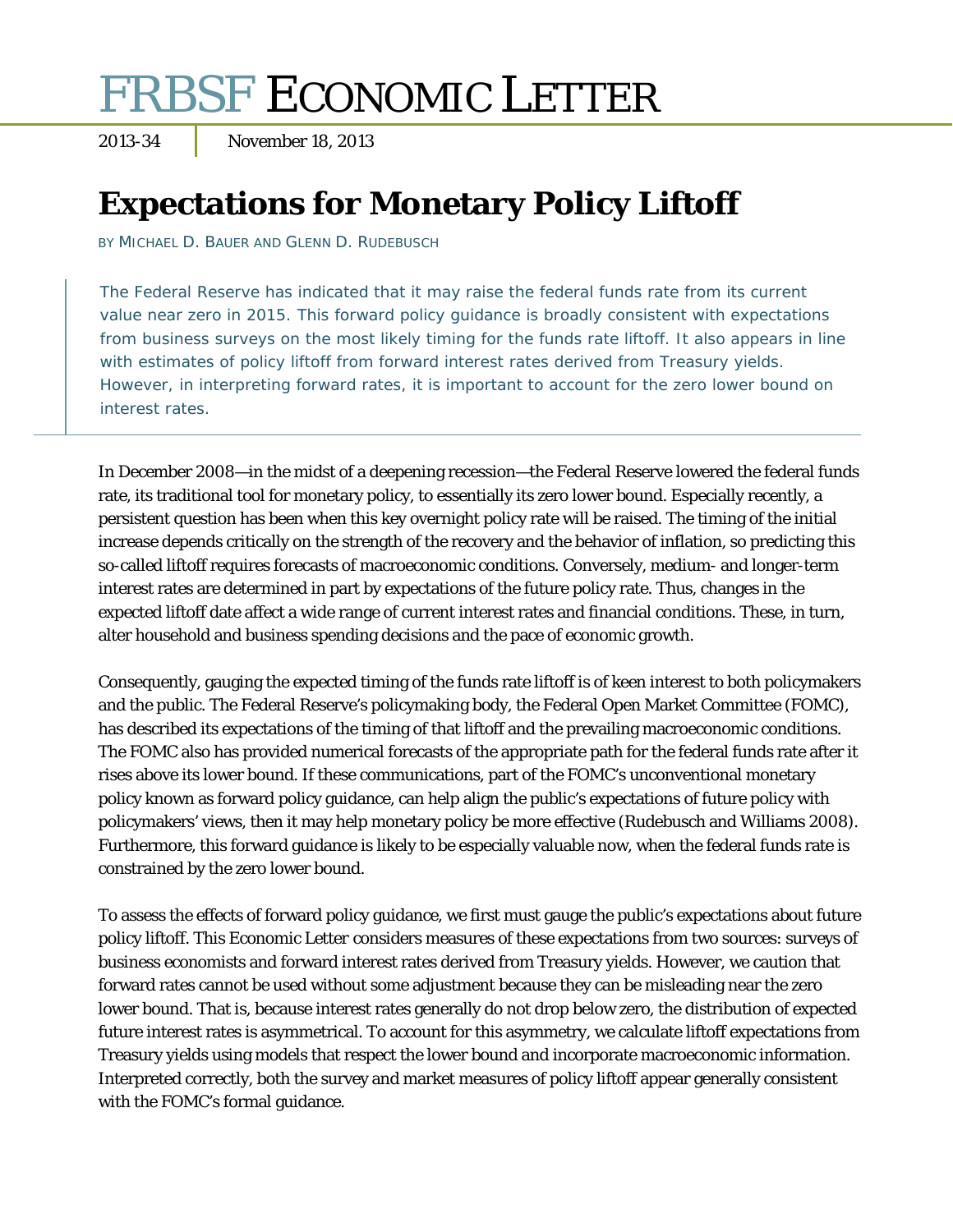### **FOMC guidance on policy liftoff**

Since the federal funds rate was lowered to essentially zero, the FOMC has provided explicit guidance about the future path of the funds rate. Recent FOMC statements indicate that the Committee intends to hold the federal funds rate near zero at least until the unemployment rate falls below 6.5%—provided that near-term inflation forecasts do not exceed 2.5% and long-term inflation expectations remain wellanchored. This FOMC communication explicitly ties the likely future path of the policy rate to numerical measures of economic outcomes.

The FOMC also releases information about when it expects to begin raising the policy rate in its "Summary of Economic Projections," which includes numerical economic forecasts from the FOMC participants. At the September 2013 FOMC meeting, 12 of the 17 participants chose 2015 as the appropriate year for the first policy rate increase. Only three participants preferred an earlier liftoff in 2014, and two participants viewed a later liftoff in 2016 as more appropriate.

#### **Liftoff expectations from surveys**

Past research suggests that the FOMC forward policy guidance has influenced public expectations about future policy (Campbell et al. 2012). Given the importance of the latest FOMC communications about liftoff, it is natural to ask whether the FOMC's views line up with expectations from surveys. In the September 2013 Blue Chip Economic Indicators survey of business economists, the consensus unemployment rate forecast for the fourth quarter of 2014 was 6.8%. A simple extrapolation of the survey's forecast path suggests that the unemployment rate should drop below the FOMC's 6.5% threshold around the middle of 2015. These business economists further indicated that the third quarter of 2015 is the most likely time for liftoff. Additional surveys of private-sector economists conducted by the *Wall Street Journal*, Bloomberg, and others paint a similar picture of liftoff expectations.

A useful survey that contains more detailed information about monetary policy expectations is the Survey of Primary Dealers, which is conducted by the Federal Reserve Bank of New York. This survey polls Wall Street economists, whose views are likely a good reflection of the expectations of financial market

participants more broadly. In the September 2013 survey, the respondents indicated that the third quarter of 2015 is the most likely quarter for liftoff. Interestingly, the survey also reports the economists' views on the distribution of liftoff, namely, the likelihood of a policy liftoff occurring at a variety of different dates. Figure 1 displays these probabilities for each half-year, ranging from the first half of 2014 to the second half of 2017. While 2015 is viewed as the most likely year for liftoff, responses also acknowledged a significant chance of an earlier or later liftoff.

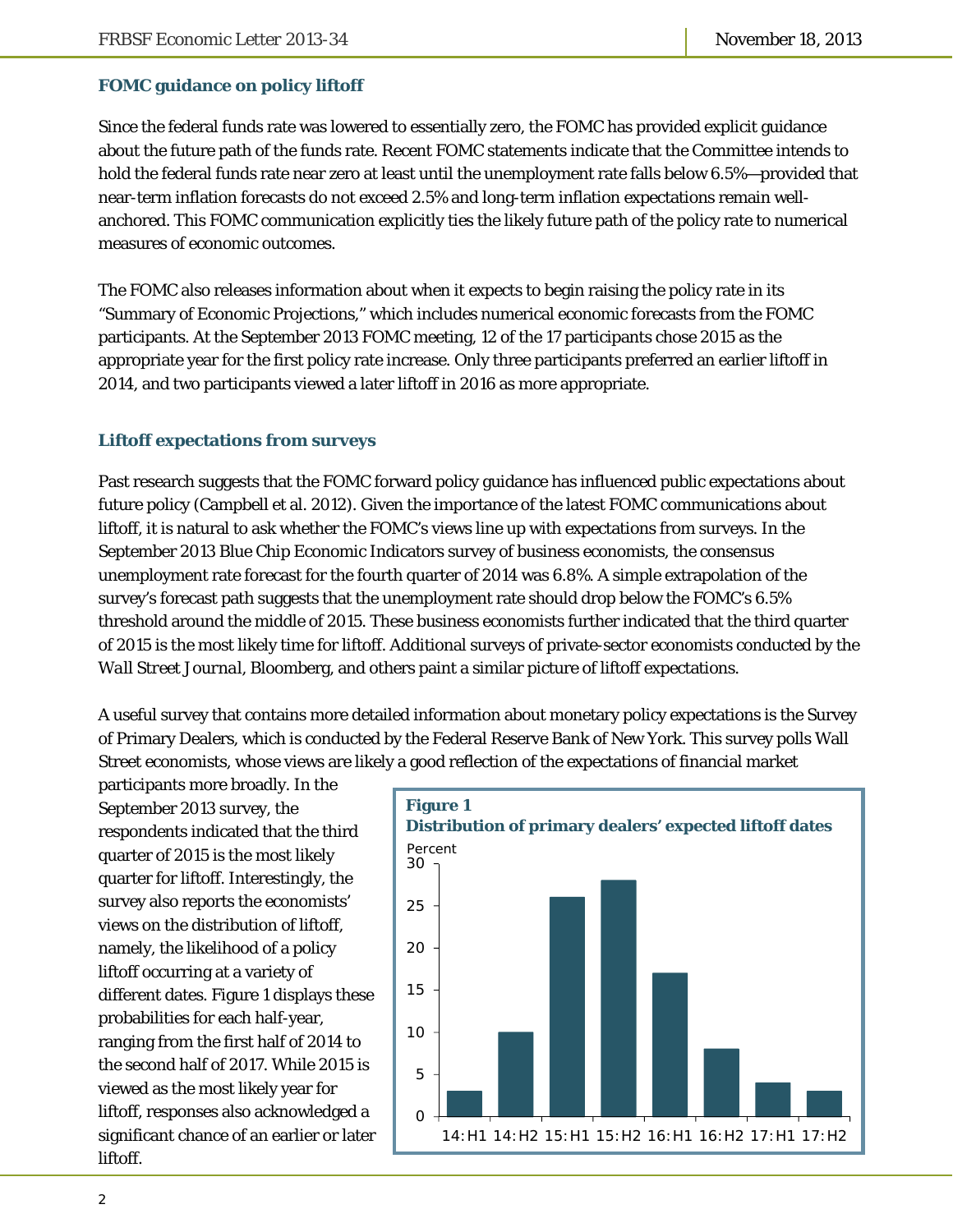Taken together, the various surveys appear consistent with the FOMC's forward guidance. Furthermore, Figure 1 shows that some uncertainty regarding liftoff remains, presumably reflecting in large part that future policy actions depend heavily on incoming data, as emphasized by the FOMC.

### **Liftoff expectations from the yield curve**

Interest rates also contain information about the liftoff horizon expected by financial market participants. All else equal, a more distant liftoff pushes down the average expected path of the federal funds rate and implies lower interest rates. Of course, all else is usually not equal. In particular, interest rates also contain a premium to compensate investors for taking on the risk of investing their money in an asset of uncertain future value. This risk premium weakens the link between funds rate expectations and interest rates. However, the risk premium tends to be small at shorter horizons, so interest rates of shorter maturities should provide fairly reliable readings on the timing of a liftoff even ignoring the risk premium.

How can we infer the timing of liftoff from interest rates? Assuming a negligible risk premium, forward rates derived from Treasury yields would exactly reflect the expected future value of the policy rate across different horizons. One might then be inclined to estimate liftoff as the horizon when forward rates first exceed a certain threshold near zero, say 0.25 percentage point. However, this approach ignores the fact that near zero, the expected value is not equal to the most likely value, known in statistics as the "modal" value, of the future policy rate. Because the policy rate cannot drop below zero, the distribution of future policy rates is very asymmetric, and the mean, or expected value, is generally higher than the mode, or most likely value, of this distribution. As a result, the approach we just described will generally underestimate the time until liftoff given by the FOMC or business surveys, which report modal forecasts.

A more accurate way to estimate liftoff from the yield curve is to use the modal path for the policy rate, which represents its most likely outcome across horizons. To find the modal path we use a statistical model for the yield curve and incorporate information from both yields and macroeconomic data (Bauer and Rudebusch 2013). We can estimate the liftoff horizon simply and accurately using the modal path based on our model, and we find that our estimates are statistically close to optimal.

To illustrate the difference between the two market-based approaches we've described, Figure 2 displays the path of forward rates and the modal path at the end of May 2013. The horizontal line at 0.25 percent corresponds to the upper level of the target range that the FOMC has set for the federal funds rate. The measure based on forward rates first crosses this threshold at 16 months, which corresponds to estimated liftoff in September 2014. By contrast, the modal path crosses the threshold much later, at a horizon of 25 months,

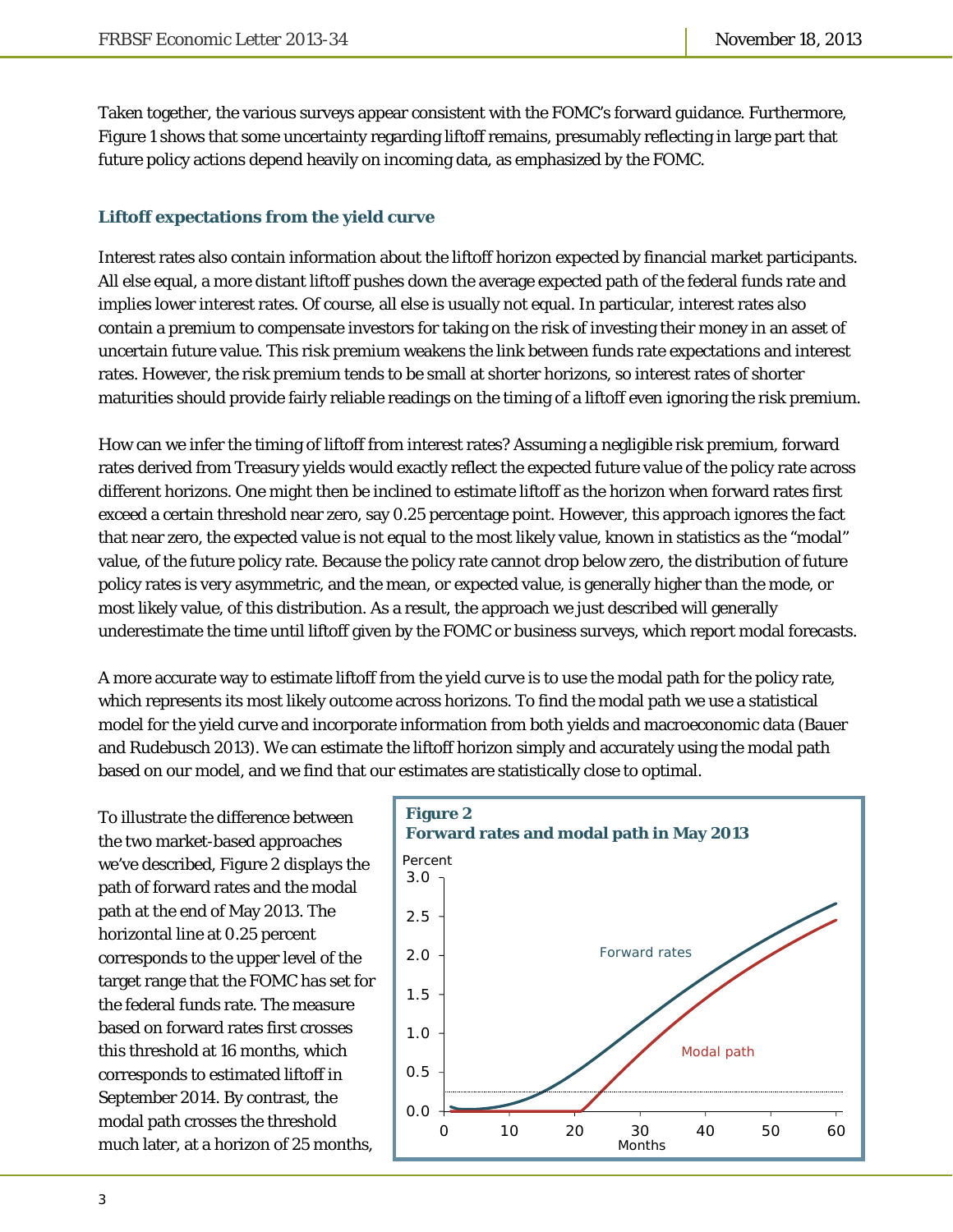which would put liftoff at June 2015. In general, the liftoff calculated from forward rates is always earlier than the liftoff estimated from the modal path. In this particular case, the estimate based on the modal path is much more plausible, more closely matching the forecasts of survey participants and policymakers.

To compare alternative measures of the liftoff horizon over time, Figure 3 plots three estimates starting in 2008 and ending in June 2013. Our preferred estimates based on the modal path (thick red line) track the expectations from the Survey of Primary Dealers (black dotted line) quite closely. The estimates based on forward rates (thin blue line) are typically lower than the other two measures, and show a larger discrepancy in 2012 and early 2013 when interest rates were particularly low and the asymmetry described earlier was very pronounced.

An interesting feature of the liftoff estimates in Figure 3 is their increase in mid-2011. Around that time, forward guidance by the FOMC pushed out the public's expectations for funds rate liftoff (Swanson and Williams 2012). Our estimates based on the modal path show that the liftoff horizon increased further until late 2012, in line with the weakness of the recovery and increasing downside risks to the economic outlook at the time. Beginning in late 2012, the estimated liftoff horizon decreased, due to both the passage of time and more upbeat economic data. The most recent data in the figure show that the



market-based estimates for the liftoff horizon fell more than the survey-based horizon. During this recent episode, interest rates increased substantially, likely because various market dynamics amplified more limited moves in expectations about monetary policy.

#### **Conclusion**

When interpreting interest rates to learn how soon markets expect the Federal Reserve to begin raising its policy rate, it is important to avoid misleading results. Instead of considering the first horizon when forward rates exceed the threshold for liftoff, one should focus on when the modal path—that is, the most likely path—of the policy rate crosses the threshold. Otherwise the pronounced asymmetry of interest rates, which is a fundamental characteristic of the zero lower bound environment, is ignored. An estimated modal path can be obtained from statistical models of the yield curve, which is the approach we pursue here, or alternatively from prices of interest rate options (see Malz 2013).

While market-based measures of liftoff can be affected by various factors that cause interest rate volatility, these measures are generally in line with survey-based estimates. Our estimates suggest that the FOMC's forward guidance has been effective in pushing out the expected liftoff horizon, which has